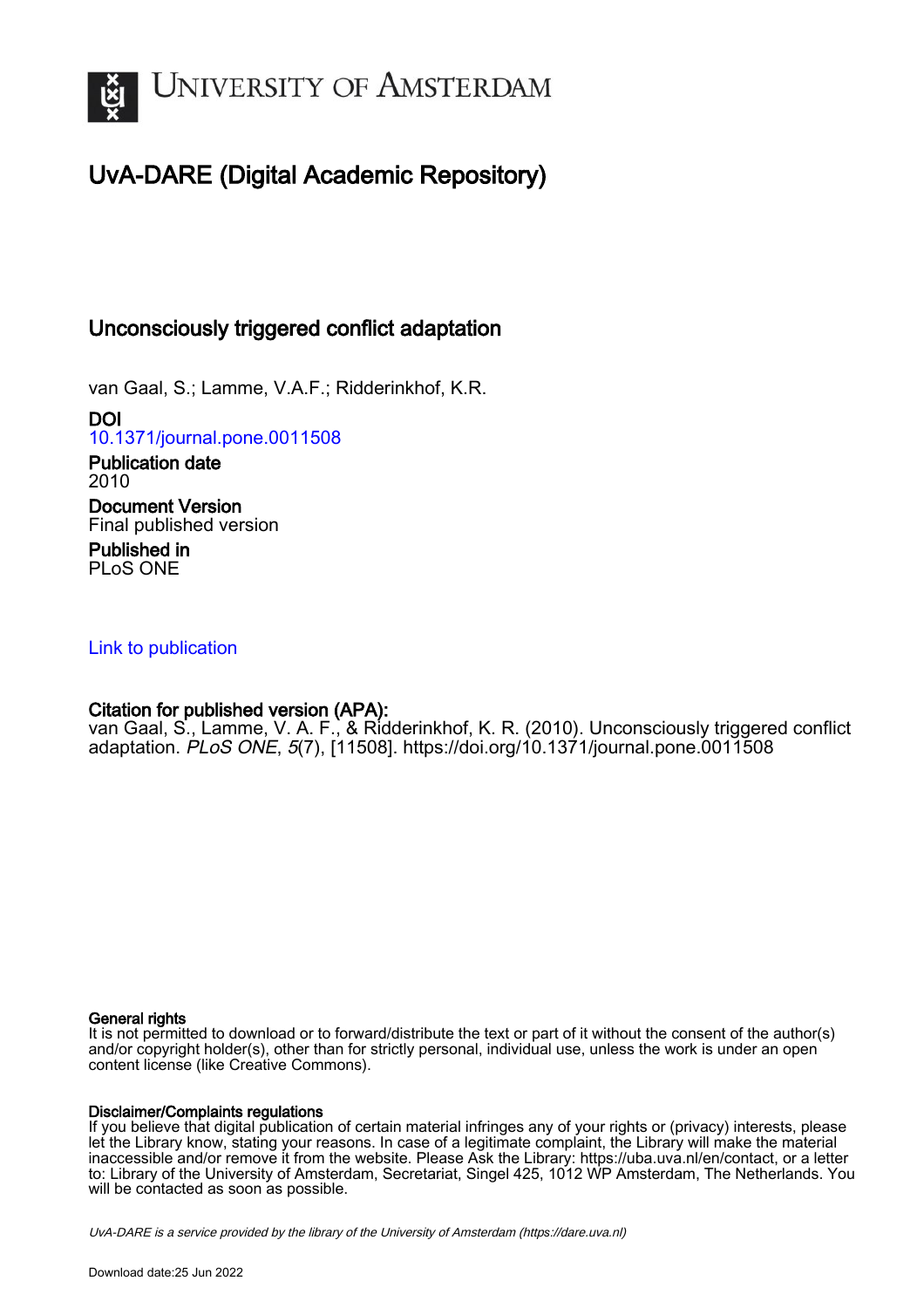# Unconsciously Triggered Conflict Adaptation

## Simon van Gaal<sup>1,2\*</sup>, Victor A. F. Lamme<sup>1,3</sup>, K. Richard Ridderinkhof<sup>2,3</sup>

1 Cognitive Neuroscience Group, Department of Psychology, University of Amsterdam, Amsterdam, The Netherlands, 2 Department of Psychology, Amsterdam Center for the Study of Adaptive Control in Brain and Behavior (Acacia), University of Amsterdam, Amsterdam, The Netherlands, 3 Cognitive Science Center, University of Amsterdam, Amsterdam, The Netherlands

#### Abstract

In conflict tasks such as the Stroop, the Eriksen flanker or the Simon task, it is generally observed that the detection of conflict in the current trial reduces the impact of conflicting information in the subsequent trial; a phenomenon termed conflict adaptation. This higher-order cognitive control function has been assumed to be restricted to cases where conflict is experienced consciously. In the present experiment we manipulated the awareness of conflict-inducing stimuli in a metacontrast masking paradigm to directly test this assumption. Conflicting response tendencies were elicited either consciously (through primes that were weakly masked) or unconsciously (strongly masked primes). We demonstrate trialby-trial conflict adaptation effects after conscious as well as unconscious conflict, which could not be explained by direct stimulus/response repetitions. These findings show that unconscious information can have a longer-lasting influence on our behavior than previously thought and further stretch the functional boundaries of unconscious cognition.

Citation: van Gaal S, Lamme VAF, Ridderinkhof KR (2010) Unconsciously Triggered Conflict Adaptation. PLoS ONE 5(7): e11508. doi:10.1371/journal.pone.0011508

Editor: Michael H. Herzog, Ecole Polytechnique Federale de Lausanne, Switzerland

Received April 1, 2010; Accepted June 16, 2010; Published July 9, 2010

**Copyright:** © 2010 van Gaal et al. This is an open-access article distributed under the terms of the Creative Commons Attribution License, which permits unrestricted use, distribution, and reproduction in any medium, provided the original author and source are credited.

Funding: This work was supported by an advanced investigator grant from the European Research Council to VAFL and a VICI grant from the Netherlands Organization of Scientific Research (NWO) to KRR. The funders had no role in study design, data collection and analysis, decision to publish, or preparation of the manuscript.

Competing Interests: The authors have declared that no competing interests exist.

\* E-mail: s.vangaal@uva.nl

### Introduction

Masked priming studies have revealed a plethora of effects of masked stimuli on behavior and brain activity, highlighting an important role of unconscious information in guiding day-to-day behavior [1,2,3]. Masked priming studies also showed that the effects of unconscious stimuli on behavior and brain activity are of a fleeting form. Behavioral priming effects are generally absent when the interval between the masked prime and the target is longer than  $\sim$  500 ms [4,5,6] and neuroimaging studies showed a rapid decay of unconsciously triggered neural activations [7], often being absent in prefrontal cortex (PFC) [but see 8,9,10]. These results suggest that bridging information across time cannot occur if subjects are not aware of a stimulus [11]. On the other hand, conscious information can be held active for long periods of time and stored in working memory. The combination of these results suggests that conscious information can be used strategically to plan, guide and control future behaviors, whereas unconscious information cannot.

This phenomenon was elegantly illustrated by Kunde [12]. In his experiment, participants were required to perform a speeded two-choice response to a target arrow that was preceded by a smaller arrow, the so-called prime. Because the prime fitted within the contour of the target, the target functioned as a (metacontrast) mask [13,14]. Therefore, participants were not aware of the prime when it was presented very briefly, whereas it was clearly visible when presented slightly longer. Although a prime could not be perceived it was still processed beyond the visual system, as evidenced by faster response times (RTs) and fewer errors when the prime and target were congruent than when they were incongruent, referred to here as the correspondence effect [12]. Interestingly, the conscious experience of response conflict on trial  $n-1$  (previous trial) influenced cognitive control mechanisms on trial  $n$  (current trial), in such a way that the correspondence effect on trial  $n$  was smaller when trials were preceded by an incongruent trial compared to a congruent trial; here referred to as conflict adaptation.

These results are generally interpreted by assuming that, following the detection of conflict, PFC-driven cognitive control processes resolve conflict and increase future performance by increasing top-down control over sensory processes [15,16,17]. However, the occurrence of specific stimulus/response repetitions might also explain some variance in conflict tasks [18,19,20]. Crucially, in Kunde's experiment [12], whereas conflict adaptation was clearly present after the conscious experience of conflict, it was absent when conflict-inducing stimuli were experienced unconsciously, which suggests that conscious information processing is necessary for trial-by-trial regulatory changes in cognitive control. A lack of conflict adaptation after unconscious conflict has also been observed by others using similar paradigms [4,21].

However, recently, we [22] and others [23] have shown that response errors that remained unaware can induce post-error slowing mechanisms in the subsequent trial, suggesting that unconscious information can influence cognitive processes for relatively long periods of time (in these cases at least  $\sim$  2 seconds). Interestingly, in EEG, we have also shown that unconscious errors triggered increased oscillatory phase synchrony between prefrontal and visual electrodes leading up to the next trial. Granger causality analysis suggested that these interactions were driven mainly by the prefrontal cortex. These findings suggest that, after unconscious errors, the PFC initiates a top-down biasing mechanisms that ''instructs'' visual cortex to improve sensory performance (to overcome future errors).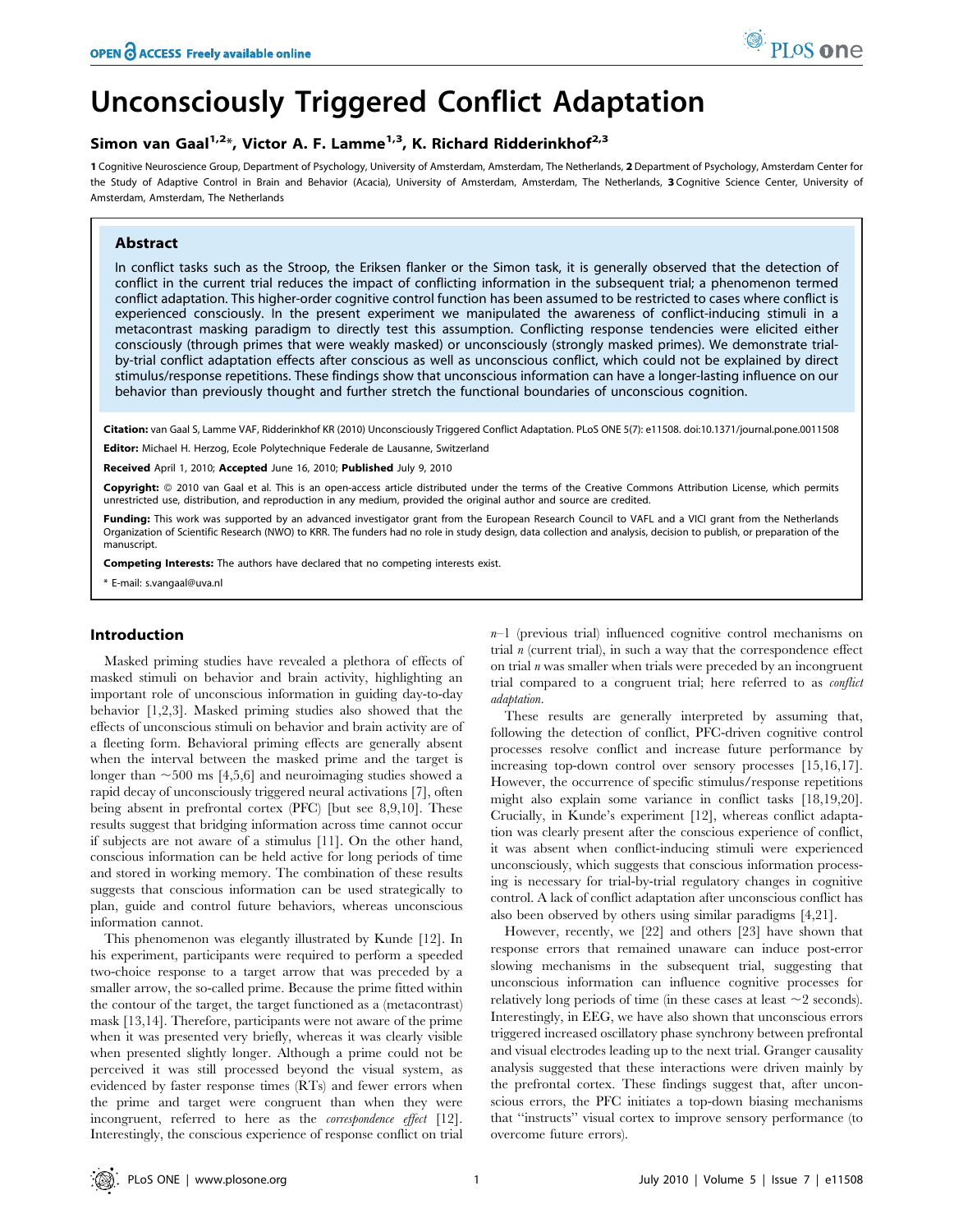Here we test whether conflict adaptation can also be triggered unconsciously. In Kunde's experiment [12] a warning sign (a click sound) was presented before the presentation of each prime-target pair, which predicted the upcoming stimulus that was always presented 750 ms later. We reasoned that it might have been possible that participants released their attention after each trial and waited for the warning sign to reinstate their attentional focus. Therefore, the weak neural traces elicited by masked primes might have ''died out'' before the appearance of the next trial. Indeed, it has been shown that top-down attention facilitates the processing of unconscious information on the current trial [24,25]. Furthermore, it has been proposed recently that top-down attentional processes might improve the ability to maintain the otherwise fleeting form of information carried by the unconscious stimulus and that when attention is released the ability to use this information disappears [22,26]. Here, we slightly modified the task design of Kunde [12] in such a way that the presentation of a primetarget pair was not preceded by a warning sign. Additionally, we decreased the inter-trial interval in the present experiment, now ranging from  $\sim$ 1200 to  $\sim$ 1500 ms instead of ranging from 2050 to 2350 ms (and we did not include a neutral condition). The combination of these factors ensured that participants had to continue focusing on the location of the imminent stimulus during the (short) inter-trial interval for fast and accurate performance. Using this version of the masked priming task, we demonstrate trial-by-trial conflict adaptation effects after conscious as well as unconscious conflict.

#### Materials and Methods

#### Ethics statement

All procedures were executed in compliance with relevant laws and institutional guidelines and were approved by the ethics committee of the Psychology department of the University of Amsterdam. Subjects gave written informed consent before experimentation.

#### Participants

Fifty-eight volunteers participated in a battery of tests (2 h) including the one described in the current paper  $(\frac{1}{2}h)$  for course credits or financial compensation. Non-overlapping results from this dataset have been published elsewhere [27].

#### Design

Stimuli were presented against a white background at the centre of a 17-inch VGA monitor (frequency 70 Hz.), which was viewed from a distance of approximately 90 cm (each cm subtended a visual angle of  $0.64^{\circ}$ ). A blue prime arrow (width  $0.96^{\circ}$ , height  $0.64^{\circ}$ ) was presented for 14 ms or 129 ms, followed by a blank interval (29 ms), and then by a target arrow (129 ms, width  $2.20^{\circ}$ , height  $1.47^{\circ}$ ) that instructed participants to respond as quickly and accurately as possible to its direction (Fig. 1a). Participants were instructed to ignore the prime, which was a smaller version of the target and fitted within the contour of the target. By manipulating prime duration, the prime was either visible (weakly masked condition), or its visibility was sharply reduced (strongly masked condition). Thus,



Figure 1. Experimental design and conflict adaptation results. A) Stimuli and trial timing. B) Conflict adaptation results. Correspondence effects in trial n for RTs (mean RT on incongruent trials-mean RT on congruent trials) and error rates (mean percentage of errors on incongruent trials–mean percentage of errors on congruent trials) as a function of prime-target correspondence in trial n-1 (congruent vs. incongruent), masking strength in trial n (weak vs. strong masking) and masking strength in trial n-1. Conflict adaptation was significant for all possible combinations of masking strength in trial  $n$  and masking strength in trial  $n-1$ . doi:10.1371/journal.pone.0011508.g001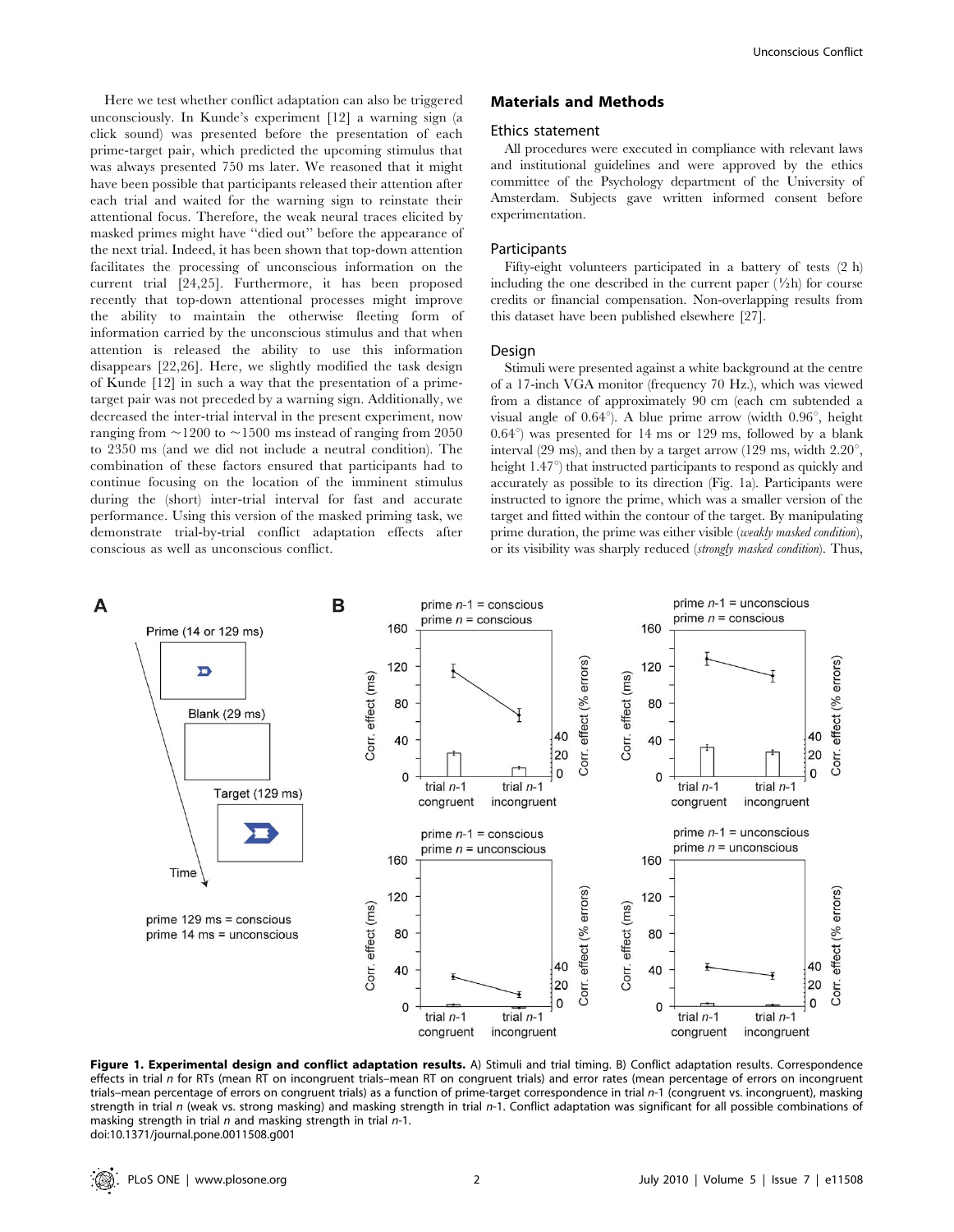four conditions were created: 1) weakly masked incongruent trials, 2) weakly masked congruent trials, 3) strongly masked incongruent trials, and 4) strongly masked congruent trials. Participants performed four blocks, each containing 160 trials (40 per condition, all 160 trials were shuffled randomly and subsequently drawn sequentially from this array of trials). Total trial duration was 1400, 1500, 1600 or 1700 ms (equal frequency). Before the experiment participants practiced the task briefly (32 trials). Performance feedback was presented after each block (mean RT, SD and percentage correct on congruent/incongruent trials).

After the main task, participants performed a two-alternative forced-choice discrimination task on the primes (80 trials; 20 trials of each condition). Stimulus and trial timing was exactly the same as in the main task, except that a pair of choices was presented left and right of fixation after each trial. Participants were asked to determine as accurately as possible whether a left-pointing or right-pointing prime was presented in the preceding trial. Before administrating this task, participants were told that left and right pointing primes were presented equally frequently and were instructed to consider this in giving their response. Accuracy was important in this task, not the speed of responding. Upon responding a new trial started.

#### Data analysis

 $RTs$  <100 and >1000 were excluded from the analysis. Mean RTs on correct trials and square rooted accuracy rates were entered into an ANOVA with within-subjects' variables of prime– target correspondence in trial n (congruent vs. incongruent), masking strength in trial  $n$  (weakly masked vs. strongly masked), prime–target correspondence in trial  $n-1$  and masking strength in trial  $n-1$  [see 12]. All trials following errors were excluded from the analyses. Detection performance (percentage correct) was tested for significance for each individual participant using a binominal test evaluated at an alpha level of 0.05.

#### Results

#### Prime discrimination

The two-alternative forced-choice discrimination task administrated after the main task revealed that 42 out of 58 (72%) participants were unable to perceive the strongly masked primes, as evidenced by chance-level performance (binominal test). Because we cannot ascertain that the other 16 participants were truly unable to perceive the strongly masked primes consciously, they were excluded from further analyses. For the remaining 42 participants the percentage correct for weakly masked primes was 91.8% (SD = 12.6) vs. 54.8% (SD = 5.7) for strongly masked primes. Although prime discrimination was close to 50% when strongly masked, on a group level, it was significantly above chance-level  $(t(41) = 5.46, p<0.001)$ .

#### Conflict adaptation reflected in RTs

Mean RTs and error rates of all factorial combinations of the included variables are presented in Table 1. Overall, participants responded slower to incongruent than to congruent trials (main effect of prime-target correspondence in trial  $n$ ,  $F(1,41) = 355.3$ ;  $p<0.001$  and also slower after experiencing conflict in the previous trial (main effect of prime-target correspondence trial  $n-1$ ,  $F(1,41) = 216.8$ ;  $p<0.001$ ). Furthermore, participants responded slower after a conscious prime in trial  $n-1$  (main effect of masking strength in trial n-1,  $F(1,41) = 157.1$ ;  $p \le 0.001$  and faster on trials with a conscious prime in trial  $n$  (main effect of masking strength in trial *n*,  $F(1,41) = 116.8; p < 0.001$ .

Table 1. Mean response times (in ms) and error rates (in percentages) as a function of masking strength in trial  $n$  and trial  $n-1$  and prime-target correspondence in trial  $n$  and trial n-1.

|             | Trial n            |             |           |     |             |      |           |     |
|-------------|--------------------|-------------|-----------|-----|-------------|------|-----------|-----|
|             | <b>Unconscious</b> |             |           |     | Conscious   |      |           |     |
|             |                    | Incongruent | Congruent |     | Incongruent |      | Congruent |     |
| Trial $n-1$ | <b>RT</b>          | ER          | <b>RT</b> | ER  | <b>RT</b>   | ER   | <b>RT</b> | ER  |
| Unconscious |                    |             |           |     |             |      |           |     |
| Incongruent | 488                | 4.0         | 454       | 2.6 | 506         | 28.3 | 397       | 1.9 |
| Congruent   | 489                | 6.1         | 446       | 3.0 | 516         | 33.8 | 387       | 2.1 |
| Conscious   |                    |             |           |     |             |      |           |     |
| Incongruent | 517                | 1.6         | 504       | 3.0 | 512         | 12.5 | 445       | 3.0 |
| Congruent   | 496                | 4.3         | 464       | 1.9 | 510         | 27.4 | 395       | 2.2 |

Note - RT, response times; ER, error rate; unconscious, strongly masked primes; conscious, weakly masked primes.

doi:10.1371/journal.pone.0011508.t001

As expected, the size of the correspondence effect in trial  $n$ (mean RT on incongruent trials–mean RT on congruent trials) was smaller when trials were preceded by an incongruent trial than when trials were preceded by a congruent trial (interaction prime-target correspondence in trial  $n$  and prime-target correspondence trial  $n-1$ ,  $F(1,41) = 78.8$ ;  $p<0.001$ ). This demonstrates conflict adaptation irrespective of prime awareness. Crucially, follow-up analyses revealed significant conflict adaptation effects for all possible combinations of masking strength in trial  $n-1$  and masking strength in trial  $n$  (all  $Fs > 7.8$ ; all  $ps < 0.009$ , see Figure 1b). This indicates that conscious, but also unconscious incongruent primes in trial  $n-1$  trigger conflict adaptation effects in trial  $n$  $($ irrespective of whether trial  $n$  contains a conscious or unconscious prime). However, conflict adaptation was stronger when trials were preceded by a weakly masked prime (conscious) than by a strongly masked prime (unconscious), as reflected in a 3-way interaction between prime-target correspondence in trial  $n$ , primetarget correspondence trial  $n-1$  and masking strength in trial  $n-1$  $(F(1, 41) = 17.1; p<0.001)$ . Finally, we observed a 4-way interaction between prime-target correspondence in trial  $n$ , prime-target correspondence trial  $n-1$ , masking strength in trial  $n-1$  and masking strength in trial  $n(F(1,41) = 6.0; p = 0.019)$ , indicating that conflict adaptation was largest when conscious primes in trial  $n-1$  were followed by conscious primes in trial  $n$ .

#### Conflict adaptation reflected in error rates

The error analyses mirrored the RT analyses reported above. Participants made more errors on incongruent than on congruent trials (main effect of prime-target correspondence in trial  $n, F(1, 41)$ )  $= 140.8$ ;  $p<0.001$ ). Furthermore, participants made more errors when trial  $n-1$  contained an unconscious prime (main effect of masking strength in trial  $n-1$ ,  $F(1,41) = 46.4$ ;  $p<0.001$ ) and more errors when trial  $n$  contained a conscious prime (main effect of masking strength in trial n,  $F(1,41) = 133.3$ ;  $p<0.001$ ). They made less errors after experiencing conflict in the previous trial (main effect of prime-target correspondence in trial  $n-1$ ,  $F(1,41) = 61.5$ ;  $p<0.001$ ).

Again, the size of the correspondence effect in trial  $n$  (mean error rate on incongruent trials–mean error rate on congruent trials) was smaller when trials were preceded by an incongruent trial than when trials were preceded by a congruent trial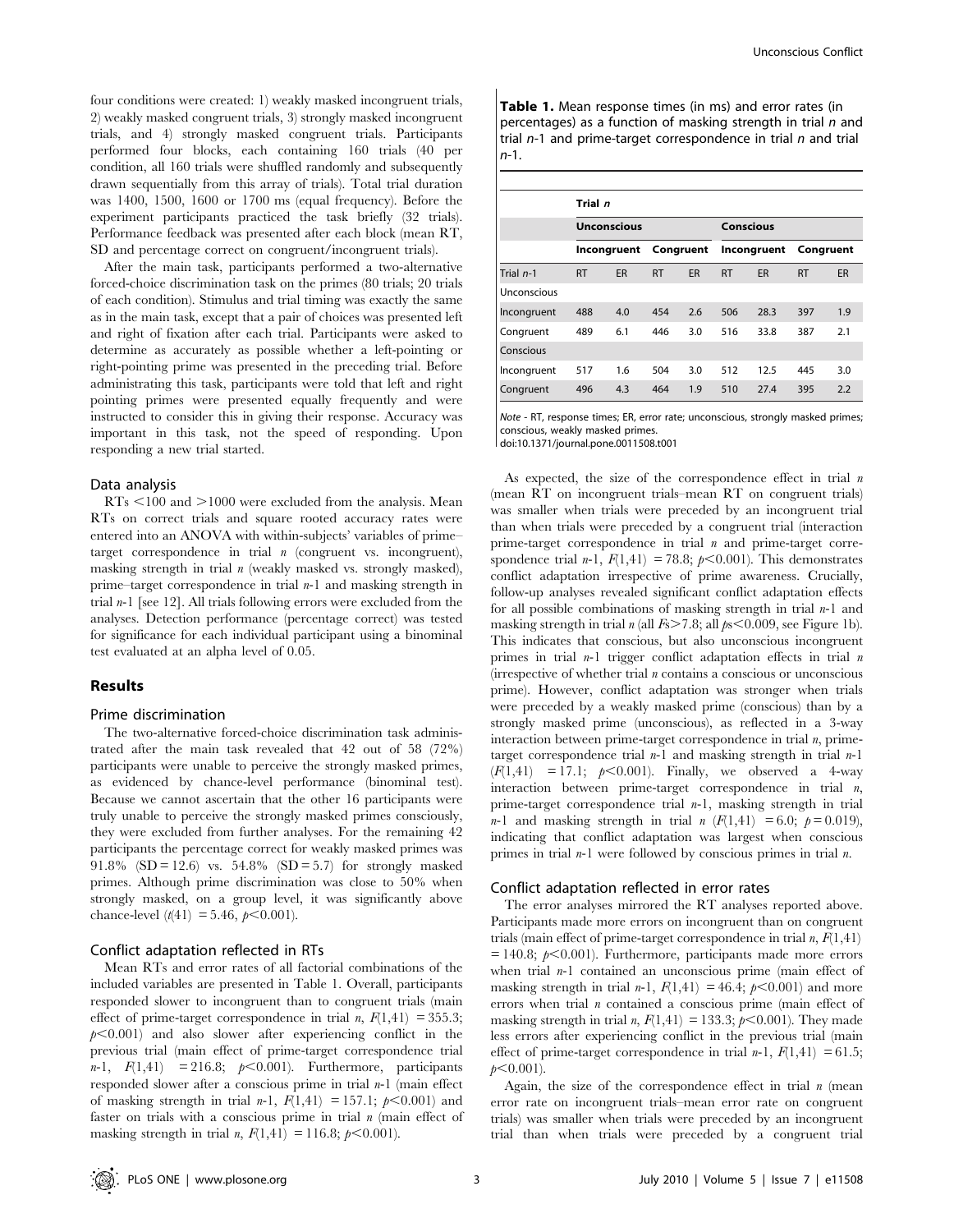(interaction prime-target correspondence in trial  $n$  and primetarget correspondence in trial  $n-1$ ,  $F(1,41) = 58.9$ ;  $p<0.001$ ). Follow-up analyses revealed significant conflict adaptation effects for all possible combinations of masking strength in trial  $n-1$  and masking strength in trial *n* (all  $F_s > 4.4$ ; all  $p_s < 0.041$ , see Figure 1b). Just as observed in RTs, conflict adaptation was stronger when trials were preceded by a weakly masked prime (conscious) than by a strongly masked prime (unconscious), as reflected in a 3-way interaction between prime-target correspondence in trial  $n$ , prime-target correspondence trial  $n-1$  and masking strength in trial *n*-1  $(F(1,41) = 9.6; p=0.004)$ . Finally, conflict adaptation was largest when conscious primes in trial  $n-1$  were followed by conscious primes in trial  $n$  as reflected in a 4-way interaction between prime-target correspondence in trial  $n$ , primetarget correspondence in trial  $n-1$ , masking strength in trial  $n-1$  and masking strength in trial  $n (F(1, 41) = 7.5; p = 0.009)$ .

#### Conflict adaptation and stimulus/response repetitions

It is controversial whether these conflict adaptation effects are truly due to regulatory changes in cognitive control or whether they reflect mere lower-level priming effects [19,28]. It has been argued that, especially in the Eriksen Flanker task, conflict adaptation effects might be mediated by particularly fast responses on trials preceded by trials with the same stimulus/response contingencies, especially evident for congruent trials following congruent trials and incongruent trials following incongruent trials with the same response. To test this issue, we re-analyzed the data in such a way that in one subset of the data all trials with direct stimulus/response repetitions were excluded (change trials), whereas

in a second subset only trials with direct stimulus/response repetitions were included (repetition trials). The correspondence effect for RTs and errors as a function of prime-target correspondence in trial  $n-1$ , masking strength in trial  $n-1$  and masking strength in trial  $n$  and dataset (repeat versus change) is depicted in figure 2. The conflict adaptation results were highly similar across change and repetition trials for RTs as well as error rates, as evidenced by the absence of significant 3-way interactions between prime-target correspondence in trial  $n$ , prime-target correspondence in trial *n*-1 and dataset for RTs  $(F(1,41) = 2.6;$  $p= 0.11$ ) as well as error rate  $(F(1,41) = 0.21; p= 0.65)$ . Although, two-choice experiments do not allow a full-proof test against lowlevel priming effects these additional analyses as well recent other studies [e.g. 29] suggest that conflict adaptation cannot be fully explained by low-level priming effects.

#### Prime visibility and adaptive control

To rule out the possibility that conflict adaptation triggered by strongly masked primes in trial  $n-1$  was due to incidental visibility of the primes, we performed several additional analyses. First, we correlated the conflict adaptation effect for all trials with an unconscious prime in trial  $n-1$  with detection performance (percentage correct on strongly masked trials) across participants to check whether both measures were related. Conflict adaptation (RTs or error rates) did not correlate with detection performance (all  $p_s > 0.72$ ). Additionally, we selected the 50% (21 participants) worst detection performers (mean percentage correct  $= 50.1\%$ ) and tested conflict adaptation across these ''poor detectors''. For this group, conflict adaptation effects were highly similar



### **Repetition trials**



Figure 2. Conflict adaptation results for repeat and change trials separately. Correspondence effects in trial n for RTs (mean RT on incongruent trials–mean RT on congruent trials) and error rates (mean percentage of errors on incongruent trials–mean percentage of errors on congruent trials) as a function of prime-target correspondence in trial n-1 (congruent vs. incongruent), masking strength in trial n-1 (weak vs. strong masking), and masking strength in trial n. Correspondence effects are reported for a dataset containing trials without stimulus/response repetitions (change trials) and trials with stimulus/response repetitions only (repetition trials). doi:10.1371/journal.pone.0011508.g002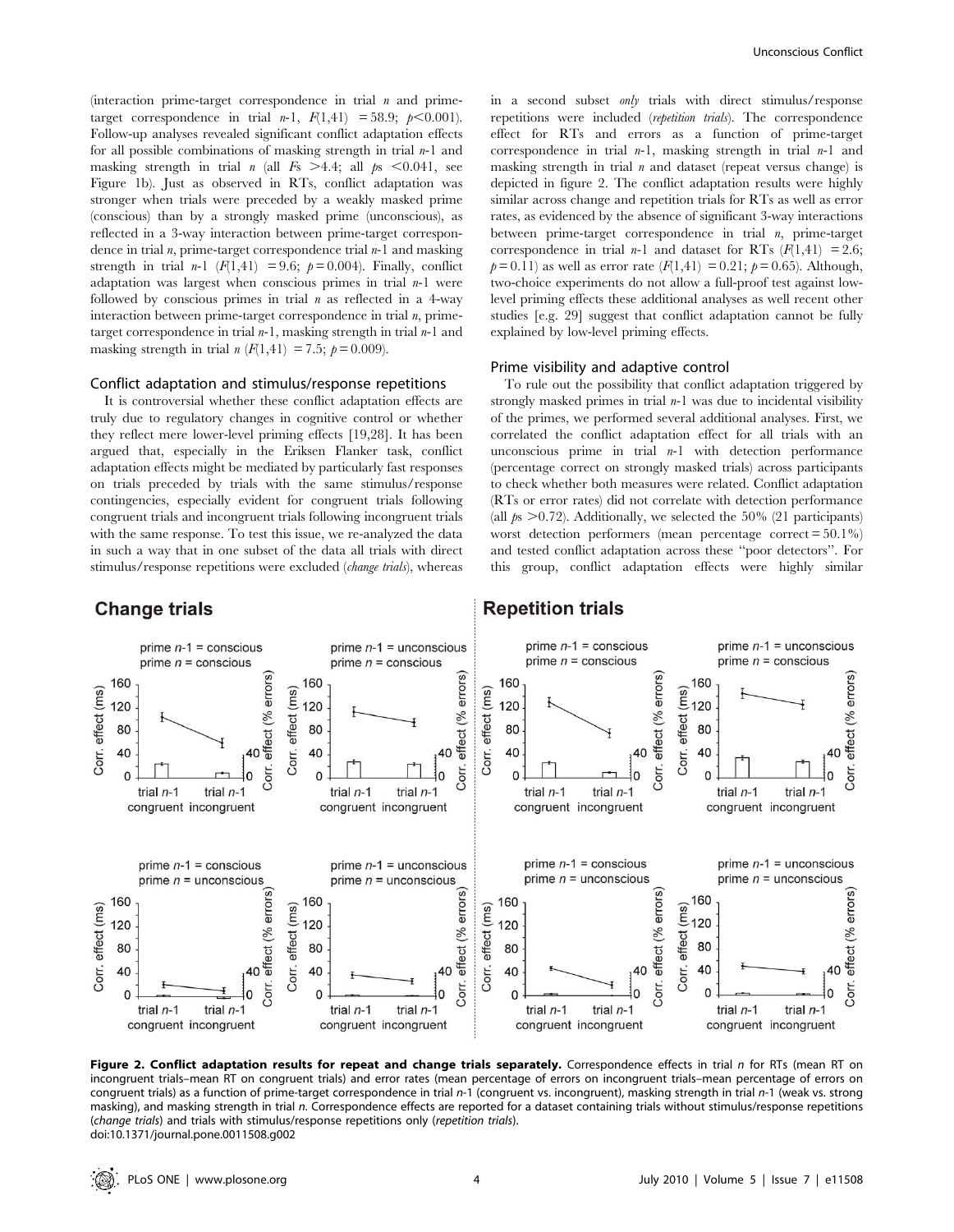compared to the whole group. Crucially, conflict adaptation for trials preceded by strongly masked (unconscious) primes were still significant for RTs (prime *n* conscious:  $F(1,20) = 5.5$ ,  $p = 0.030$ ; prime *n* unconscious:  $F(1,20) = 4.5$ ,  $p = 0.047$  and error rates (prime *n* conscious:  $F(1,20) = 5.4$ ,  $p = 0.031$ ; prime *n* unconscious:  $F(1,20) = 3.3$ ,  $p = 0.085$ ). Also, conflict adaptation after conscious (weakly masked) primes remained significant for RTs and error rates irrespective of masking strength in trial *n* (all  $ps \leq 0.028$ ). These results further suggest that conflict adaptation effects (observed in trial  $n$ ) can be induced by strongly masked primes (in trial  $n-1$ ) that cannot be perceived consciously.

#### Discussion

We report that unconsciously induced conflict can elicit conflict adaptation in the next trial. In a masked priming experiment, we focused on behavioral adaptations following conflict resulting from incongruent trials compared to behavioral adaptations after trials on which no conflict was experienced (congruent trials). Conflicting response tendencies were elicited either consciously (weakly masked primes) or unconsciously (strongly masked primes). We replicated the standard conflict adaptation effect for conscious conflict; the correspondence effect in trial  $n$  was sharply reduced after incongruent compared to congruent trials in trial  $n-1$  (for response times as well as error rates). Crucially, conflict adaptation was also present after unconsciously induced conflict. These findings suggest that participants engender a more cautious response strategy and increase cognitive control after the experience of conscious, but also unconscious conflict-inducing stimuli.

Generally, conflict adaptation is interpreted by assuming that, following conflict, cognitive control processes subserved by the PFC resolve conflict and increase future performance by increasing top-down control over perceptual processes [15,16,17]. However, it has also been argued that correspondence effects can be explained fully by low-level repetition priming effects [18,19]. Although repetition priming has been shown to explain variance on some occasions [19,20], the present as well as several previous results could not be explained by simple stimulus/ response repetitions across trials [e.g. 16,29,30].

Interestingly, using a similar design, Kunde [12] did not observe conflict adaptation after unconscious conflict [see also 4,21,29]. The crucial difference between his design and ours is the omission of a warning sign before stimulus presentation along with shorter trial durations in the present experiment. It might be that these

#### References

- 1. Dehaene S, Changeux J-P, Naccache L, Le Clec'H G, Koechlin E, et al. (1998) Imaging unconscious semantic priming. Nature 395: 597–600.
- 2. Klotz W, Neumann O (1999) Motor activation without conscious discrimination in metacontrast masking. J Exp Psychol Hum Percept Perform 25: 976– 992.
- 3. Vorberg D, Mattler U, Heinecke A, Schmidt T, Schwarzbach J (2003) Different time courses for visual perception and action priming. Proc Natl Acad Sci U S A 100: 6275–6280.
- 4. Greenwald AG, Draine SC, Abrams RL (1996) Three cognitive markers of unconscious semantic activation. Science 273: 1699–1702.
- 5. Mattler U (2005) Inhibition and decay of motor and nonmotor priming. Percept Psychophys 67: 285–300.
- 6. Dupoux E, de Gardelle V, Kouider S (2008) Subliminal speech perception and auditory streaming. Cognition 109: 267–273.
- 7. Dehaene S, Naccache L, Cohen L, Le Bihan D, Mangin JF, et al. (2001) Cerebral mechanisms of word masking and unconscious repetition priming. Nature Neurosci 4: 752–758.
- 8. Lau HC, Passingham RE (2007) Unconscious activation of the cognitive control system in the human prefrontal cortex. J Neurosci 27: 5805–5811.
- 9. van Gaal S, Ridderinkhof KR, Fahrenfort JJ, Scholte HS, Lamme VAF (2008) Frontal cortex mediates unconsciously triggered inhibitory control. J Neurosci 28: 8053–8062.

two manipulations ensured that participants remained their attentional focus in between trials, instead of releasing their attention up until the presentation of the warning sign. Since it has been shown recently that (spatial and temporal) attention can be directed towards unconscious stimuli and that doing so increases the impact of these stimuli on subsequent behavior [24,25], we hypothesize that, in line with others [26], such relatively long-term effects of unconscious information might be due to top-down attentional facilitation of the weak neural traces elicited by the unconscious primes. Future work is required to test this hypothesis more systematically.

Although speculative since we did not obtain any neural measures here, recent studies did observe relatively long-lasting neural activations elicited by masked (unconscious) words in a masked priming paradigm, up to approximately one second [26,31]. Even longer effects of unconscious priming (up to several minutes) have been reported, for example in ''mere exposure'' paradigms [32,33]. In combination, these results suggests that unconscious stimuli can influence cognitive processes for longer periods of time than previously thought, which has direct implications for theoretical models that propose a rapid decay of unconscious neural traces [34,35,36]. Future studies are necessary to further specify the temporal limitations of unconscious information processing, for example by systematically varying the inter-trial interval in a masked priming experiment.

In sum, we show that unconsciously experienced conflictinducing stimuli can trigger conflict adaptation (under specific conditions). These results add to the growing body of literature suggesting that unconscious information can influence high-level (prefrontal) cognitive control functions, such as inhibitory control [9,10], task switching [8], error correction [22,23] and conflict adaptation (present study). These results further elucidate and expand the potential influence of unconscious information on our direct, but also future decisions.

#### Acknowledgments

We thank Hannah Filmer, Sabine Peters and Annelinde Vandenbroucke for their help with data acquisition.

#### Author Contributions

Conceived and designed the experiments: SvG VAAL KRR. Performed the experiments: SvG. Analyzed the data: SvG. Wrote the paper: SvG VAAL KRR.

- 10. van Gaal S, Ridderinkhof KR, Scholte HS, Lamme VAF (2010) Unconscious activation of the prefrontal no-go network. J Neurosci 30: 4143–4150.
- 11. Dehaene S, Naccache L (2001) Towards a cognitive neuroscience of consciousness: basic evidence and a workspace framework. Cognition 79: 1–37.
- 12. Kunde W (2003) Sequential modulations of stimulus-response correspondence effects depend on awareness of response conflict. Psychon Bull Rev 10: 198–205.
- 13. Breitmeyer BG (1984) Visual masking: an integrative approach. Oxford: Oxford UP.
- 14. Breitmeyer BG, Ogmen H, eds (2006) Visual masking: time slices through conscious and unconscious vision. Oxford: Oxford University Press.
- 15. Botvinick MM, Braver TS, Barch DM, Carter CS, Cohen JD (2001) Conflict monitoring and cognitive control. Psychol Rev 108: 624–652.
- 16. Egner T, Hirsch J (2005) Cognitive control mechanisms resolve conflict through cortical amplification of task-relevant information. Nature Neurosci 8: 1784–1790.
- 17. Kerns JG, Cohen JD, MacDonald AW, Cho RY, Stenger VA, et al. (2004) Anterior cingulate conflict monitoring and adjustments in control. Science 303: 1023–1026.
- 18. Hommel B, Proctor RW, Vu KPL (2004) A feature-integration account of sequential effects in the Simon task. Psychol Res 68: 1–17.
- 19. Mayr U, Awh E, Laurey P (2003) Conflict adaptation effects in the absence of executive control. Nature Neurosci 6: 450–452.